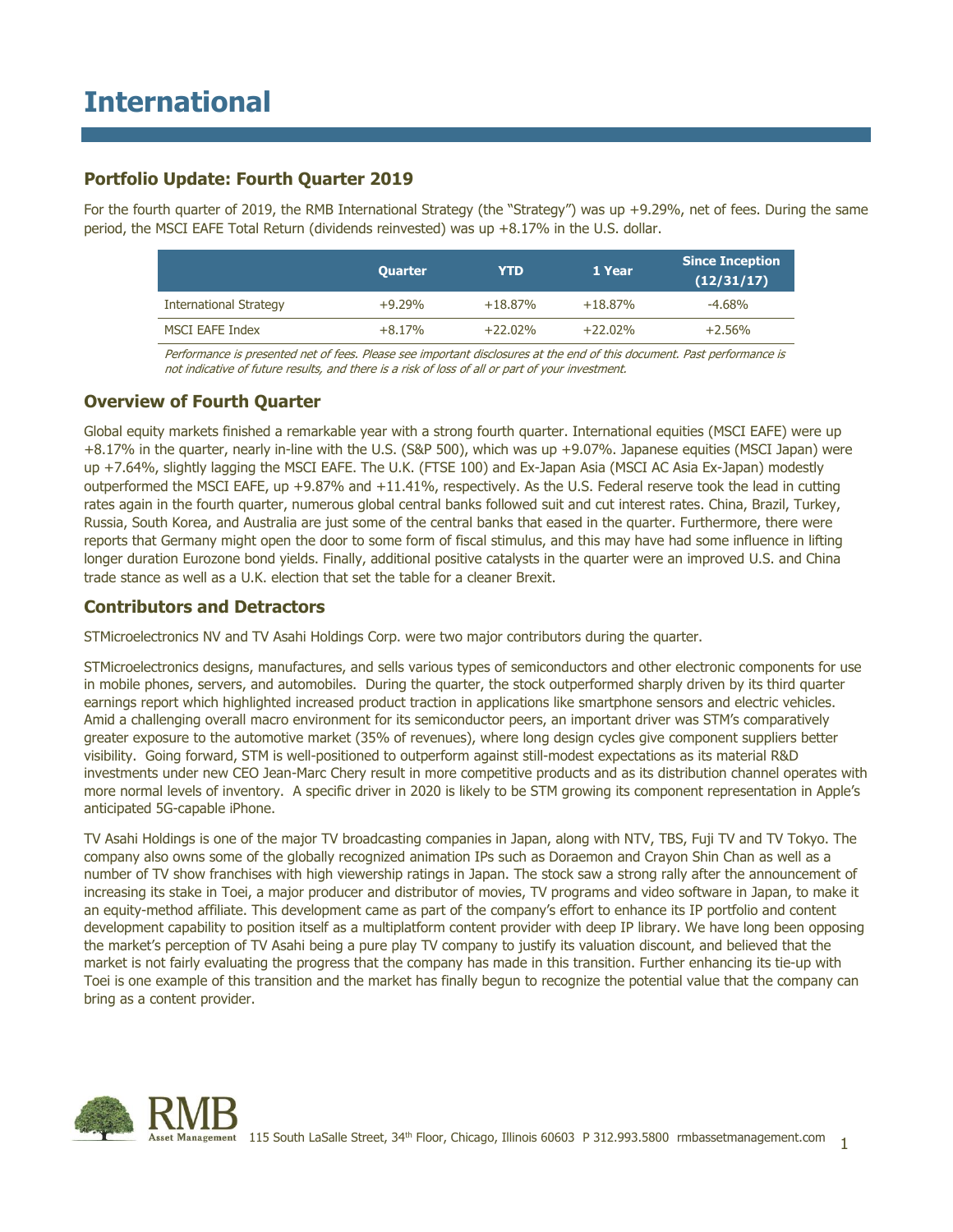# **International**

Hiscox Ltd. and Compass Group PLC were two major detractors during the quarter.

Hiscox is a global Property & Casualty insurance company that is headquartered in Bermuda but has long roots in the UK. The company writes policies through its Lloyd's syndicate operations, through Hiscox RE, and through its global small business segment Hiscox Retail. The stock has a strong long term underwriting track record and has been conservative in reserving for losses. The fourth quarter sell off in the stock was driven by elevated catastrophe losses and as management took a more conservative view on their nearer term U.S. Retail underwriting margins. While there is no doubt that the U.S. commercial industry is seeing rising loss costs, we believe there has also been a commensurate and ongoing increase in industry pricing. It's our view, after meeting with management, that the lower underwriting margins will eventually prove transitory. Consequently, we used the opportunity from the lower share price to lower the cost basis in this position.

Compass Group is the world's leading food service company providing food to millions of people around the world every day. Compass provides outsourced food and support services in over 50 countries to a market that is worth an estimated £200bn. The company has long track record of earning above average ROI with a disciplined focus on operational execution, organic growth, and selective bolt-on M&A. During the 4<sup>th</sup> quarter, the company was not immune from the macro slowdown that have impacted business and industry across

#### **International**

#### **FOURTH QUARTER 2019 CONTRIBUTION REPORT** Ranked by Basis Point Contribution

|                                   | <b>Basis Point</b>  |               |
|-----------------------------------|---------------------|---------------|
|                                   | <b>Contribution</b> | <b>Return</b> |
| <b>Top Contributors</b>           |                     |               |
| <b>STMicroelectronics NV</b>      | $+82$               | $+39.55%$     |
| TV Asahi Holdings Corp.           | $+55$               | $+20.04%$     |
| Alfa Laval AB                     | $+52$               | $+27.33%$     |
| Grifols SA                        | $+51$               | $+20.47%$     |
| Recruit Holdings Co. Ltd.         | $+50$               | $+24.45%$     |
| <b>Bottom Detractors</b>          |                     |               |
| Hiscox Ltd.                       | $-15$               | $-8.08%$      |
| Glanbia PLC                       | $-15$               | $-6.80%$      |
| <b>Compass Group PLC</b>          | $-10$               | $-2.95%$      |
| Safran SA                         | $-3$                | $-1.88%$      |
| Link Real Estate Investment Trust | -3                  | $-2.32%$      |

Based on a representative account. The performance presented above is sourced through the Factset Research Systems Inc. Past performance is not indicative of future results, and there is a risk of loss of all or part of your investment. The above does not represent all holdings in the Strategy. To obtain a copy of RMB's calculation methodology and a list of all holdings with contribution analysis, please contact your service team. The data provided is supplemental. Please see important disclosures at the end of this document.

Europe as many of the company's key clients have reduced headcount. Compass Group has taken action to reduce costs and further protect margins. Outside of Europe, the company is performing well, especially in North America where the majority of the company's profits reside. We believe that these macro related issues will prove to be transitory and there remains significant opportunity for Compass to further expand market share.

## **Portfolio Activity**

During the quarter, we liquidated our positions in Smurfit Kappa Group PLC, a manufacturer of paper packaging products based in Ireland, and Sushiro Global Holdings Ltd., one of the major conveyor belt sushi chains in Japan, as their stock prices reached our targets. We also exited Thule Group AB, as we regard our initial investment thesis does not pan out near term. We initiated Shiionogi & Co. Ltd., a Japan-based pharmaceutical company which is known for its strong portfolio of viral disease drugs such as Xofluza (flu treatment drug), Murata Manufacturing Co. Ltd., a Japan-based manufacturer of an electronic components such as micro-sized capacitors, and Rio Tinto PLC, an Australia-based major mining company.

### **Outlook**

We expect the global macro situation will remain uncertain in 2020 with the existing issues such as U.S.-China trade dispute and Brexit, as well as the new issues such as the U.S.-Iran conflict that had been elevated since end of 2019. To navigate through the expected volatility in the equity market, we will maintain our portfolio that is comprised of hand-picked highquality companies across the regions and sectors. We over-weight Japan with our view that the ongoing corporate governance

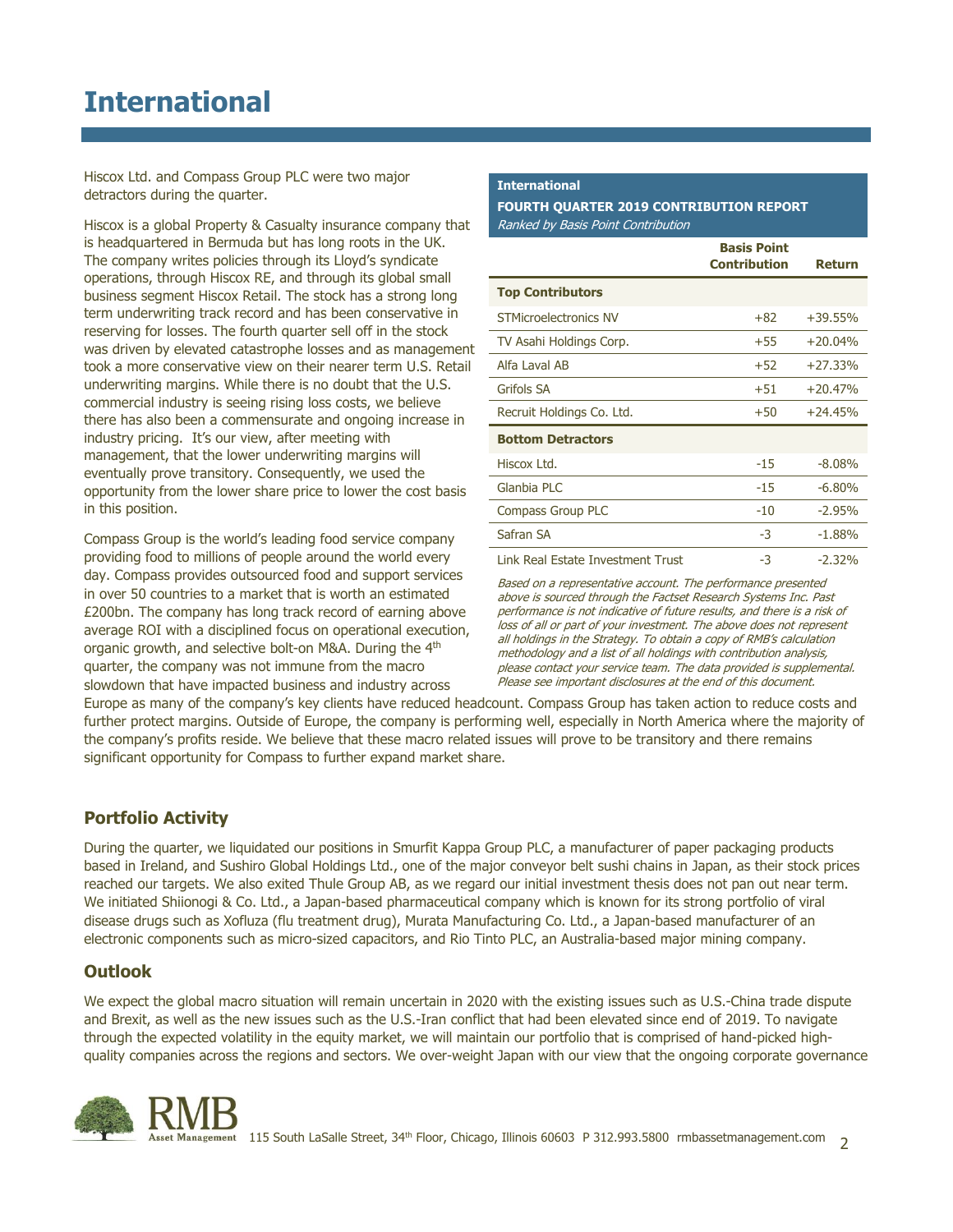# **International**

reform in the country will result in a significant improvement in the capital efficiencies in the businesses. We currently overweight industrial and information technology businesses where we find favorable idiosyncratic investment opportunities.

As always, thank you for your support and trust in the Strategy. I look forward to updating you next quarter.

Sincerely yours,

Masakazu Hosomizu, CFA Portfolio Manager

| <b>TOP 5 HOLDINGS AS OF 12/31/19</b> |             |  |  |  |  |
|--------------------------------------|-------------|--|--|--|--|
| <b>Company</b>                       | % of Assets |  |  |  |  |
| Rentokil Initial PLC                 | 3.99%       |  |  |  |  |
| Compass Group PLC                    | $3.53\%$    |  |  |  |  |
| Novartis AG                          | 3.47%       |  |  |  |  |
| Kerry Group PLC                      | 3.40%       |  |  |  |  |
| Hiscox Ltd.                          | 3.29%       |  |  |  |  |

Based on a representative account. Holdings are subject to change.

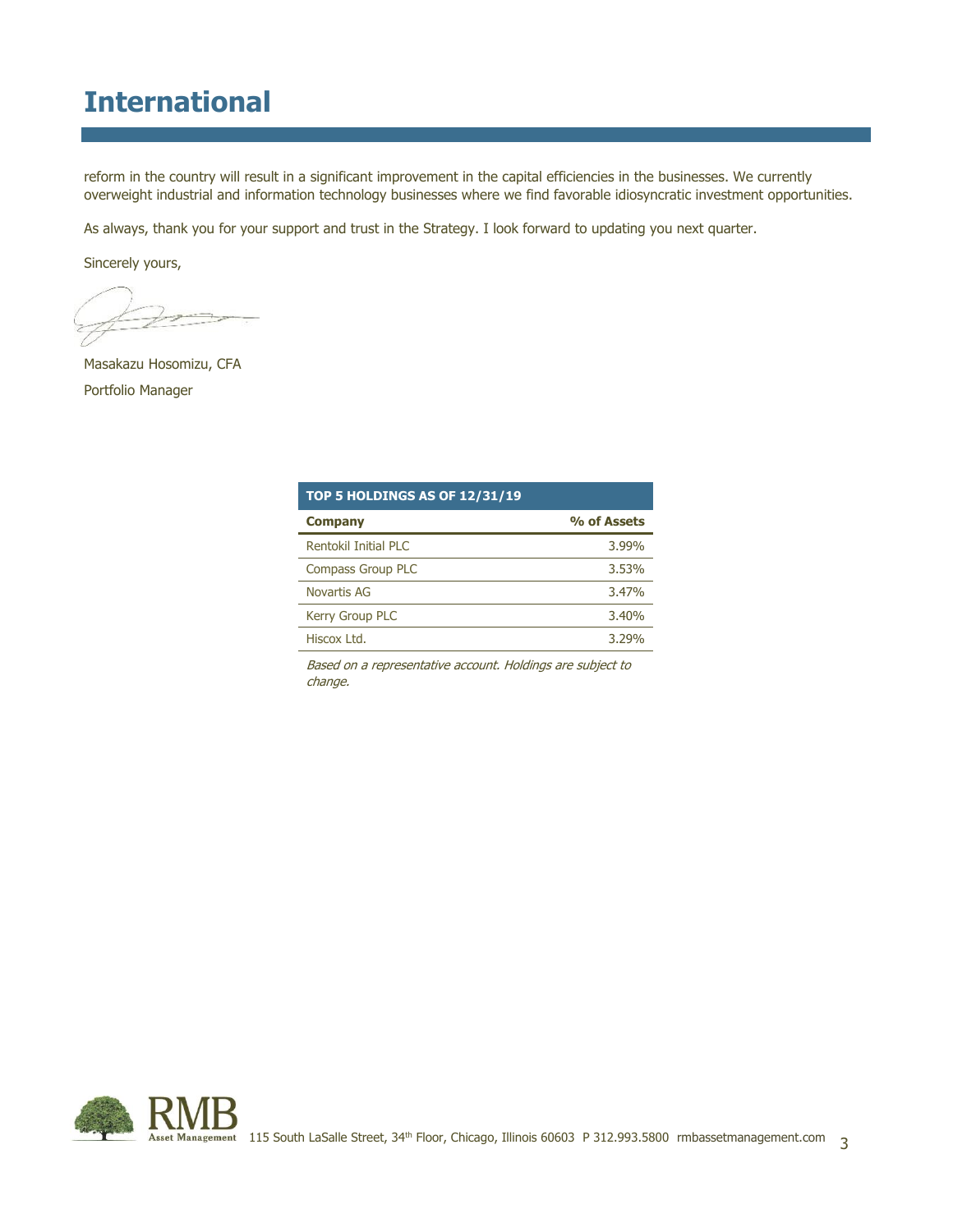#### **RMB Asset Management**

#### International All Cap Composite // Annual Disclosure Presentation

**Organization** | RMB Capital Management, LLC ("RMB Capital") is an independent investment advisor registered with the Securities and Exchange Commission under the Investment Advisers Act of 1940 and established in 2005. The GIPS firm is defined as RMB Asset Management ("RMB AM"), a division of RMB Capital Management, LLC. Previously, the firm was defined as RMB Capital and was redefined on January 1, 2016 to only include the asset management business due to the difference in how its investment strategies and services are offered. RMB AM claims compliance with the Global Investment Performance Standards (GIPS®) and has prepared and presented this report in compliance with the GIPS standards. RMB AM has been independently verified for the period April 1, 2005 through December 31, 2018. Verification assesses whether: (1) the firm has complied with all the composite construction requirements of the GIPS standards on a firmwide basis; and (2) the firm's policies and procedures are designed to calculate and present performance in compliance with the GIPS standards. Verification does not ensure the accuracy of any specific composite presentation.

**Description** | The International All Cap product reflects the performance of fully discretionary fee-paying equity accounts, which have an investment objective of<br>long-term growth using a portfolio of primarily small-, mi following becoming fully invested. An account is removed from the Composite as of the last day of its last full month. Account performance is based on total assets in the account, including cash and cash equivalents. Results are based on fully discretionary accounts under management, including those accounts no longer managed by RMB. Valuations and returns are computed and stated in U.S. Dollars.

|                 |                                                    | <b>Composite Assets</b> |                                 |                         |                                                       | <b>Annual Performance Results</b> |     |                                  |                                                                |
|-----------------|----------------------------------------------------|-------------------------|---------------------------------|-------------------------|-------------------------------------------------------|-----------------------------------|-----|----------------------------------|----------------------------------------------------------------|
| <b>Year End</b> | <b>Total Firm</b><br>Assets as of<br>$12/31$ (\$M) | $USD$ (\$M)             | # of Accounts<br><b>Managed</b> | <b>Composite</b><br>(%) | <b>Gross-of-Fees Composite Net-</b><br>of-Fees $(% )$ | <b>MSCI EAFE</b><br>(%)           |     | <b>Composite 3- MSCI EAFE 3-</b> | <b>Composite</b><br>YR ST DEV (%) YR ST DEV (%) Dispersion (%) |
| 2018            | 4,196.9                                            | 169.6                   | 74                              | $-23.11$                | $-23.56$                                              | $-13.79$                          | N/A | N/A                              | N/A                                                            |

**Fees** | The standard management fee is 1.0% up to \$1 million of assets annually, 0.975% from \$1 million to \$3 million, 0.950% from \$3 million to \$5 million,<br>0.90% from \$5 million to \$10 million, 0.825% from \$10 million to applicable fee on a monthly basis from the gross composite monthly return, and the resulting monthly net figures are compounded to calculate the annual net return. Composite performance is presented on a gross-of-fees and net-of-fees basis and includes the reinvestment of all income. Gross-of-fees returns are reduced by the portion of bundled fee that includes trading costs and all fees other than portfolio management. The net returns are reduced by all actual fees and transactions costs incurred. In addition to a management fee, some accounts pay a bundled fee based on the percentage of assets under management. Other<br>than brokerage commissions, this fee covers all charges for trading, c Composite the entire year. Policies for valuing portfolios, calculating performance, and preparing compliant presentations are available upon request.

**Minimum Value Threshold** | There is currently no account minimum in the International All Cap Composite.

**Comparison with Market Indices** | RMB compares its Composite returns to a variety of market indices such as the Russell 3000 and the S&P 500. These<br>indices represent unmanaged portfolios whose characteristics differ from presented are not covered by the report of independent verifiers. The benchmark for the International All Cap Composite is the MSCI EAFE Index, which for comparison purposes is fully invested and includes the reinvestment of income. The index data assumes reinvestment of all income and does not account for fees, taxes, or transaction costs. The performance of the MSCI EAFE® Index assumes the reinvestment of all distributions but does not assume any transaction costs,<br>taxes, management fees or other expenses. It is not possible to constituents, the index covers approximately 85% of the free float-adjusted market capitalization in each country.\*Developed Markets countries in the MSCI EAFE Index include: Australia, Austria, Belgium, Denmark, Finland, France, Germany, Hong Kong, Ireland, Israel, Italy, Japan, the Netherlands, New Zealand, Norway, Portugal, Singapore, Spain, Sweden, Switzerland, and the U.K. The index does not reflect investment management fees, brokerage commissions, or other expenses associated with investing in equity securities. You cannot invest directly in an index.

**Other** | Past performance is no guarantee of future performance. Historical rates of return may not be indicative of future rates of return. Individual client performance returns may be different that the composite returns listed.